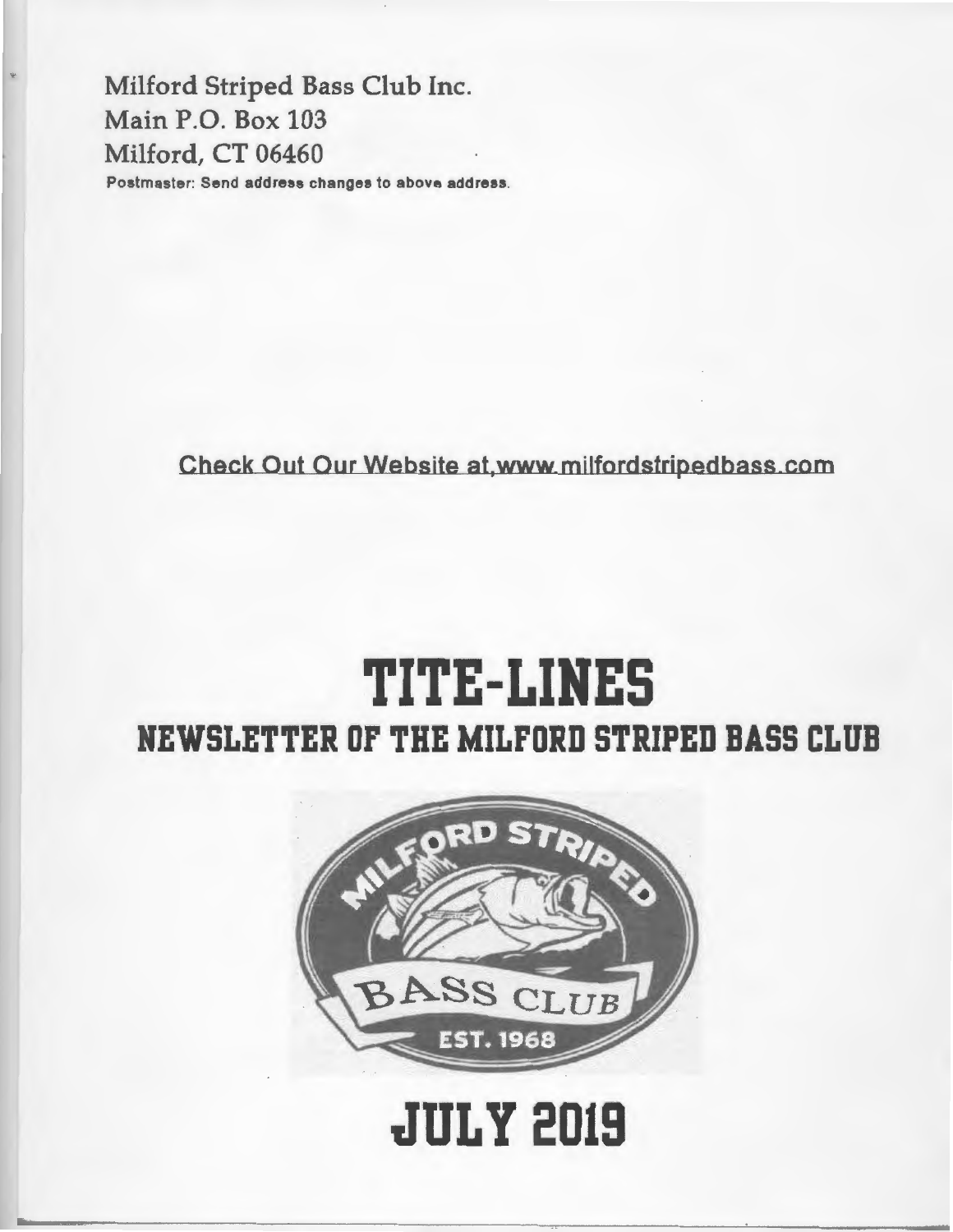### General Meeting

This month's general meeting will be held at 7:30 PM, July 31th, 2019 at the American Legion Hall, Merwin Ave., Woodmont, CT.

> ::. '•

#### The MSBC TITE-LINES

Published 11 times a year by the Milford Striped Bass Club. P.O. Box 103, Milford, CT 06460 All communications concerning The MSBC TITE-LINES should be addressed to: The MSBC TITE-LINES P.O. Box 103, Milford , CT 06460 Responsibility for contents of articles, papers, abstracts,

etc. published herein rests entirely on the authors, not on the editor.

Postmaster: Send Address change to the MSBC TITE-LINES, c/o MEMBERSHIP, P.O. Box 103, Milford , CT 06460 CLUB OFFICERS FOR 2013

President... ... Jim Pritchard 1st VP... ... Rob Jadach 2ndVP ......... Fred Chysalkos Treasurer....Johnny Belinda Recording Secretary..Lynn Pritchard Corresponding Secretary and Tite-Lines Editor, Harry Novak Photographer....... Vic Yanosy Fish Committee... Paul Gluhanich, Ted Griangos Trout Derby ... ..... Shawn and Jen Lalond Elected Board Members ... John Nangle, Jack Wallace, and Miguel Morales lnterclub ... Grahm Lapham, Mike LaPuglla

It's Your Newsletter! Remember to give Harry Novak a call if you have something to put in the "Tite-Lines".

203-261 -4361 or harryn321 @charter. net I am trying to get the news letter out via e-mail and would like to get your current e-mail addresses.

#### Upcoming Events

1. MSBC General Meeting, July 31th, 2019, 7:30 PM at the American Legion Hall, Merwin Ave. Woodmont Ct.



--- --~--------------



Salmon & Halibut Fishing in Southeast Alaska

PO Box 662, Douglas, MA 01516 PO Box 1669, Petersburg, AK 99833 Call Us @ 1-800-352-4522 Email: frank@islandpointlodge.com





25 Smith Avenue Niantic, CT 06357 Phone: (860) 739-7419 Fax: (860} 739-9208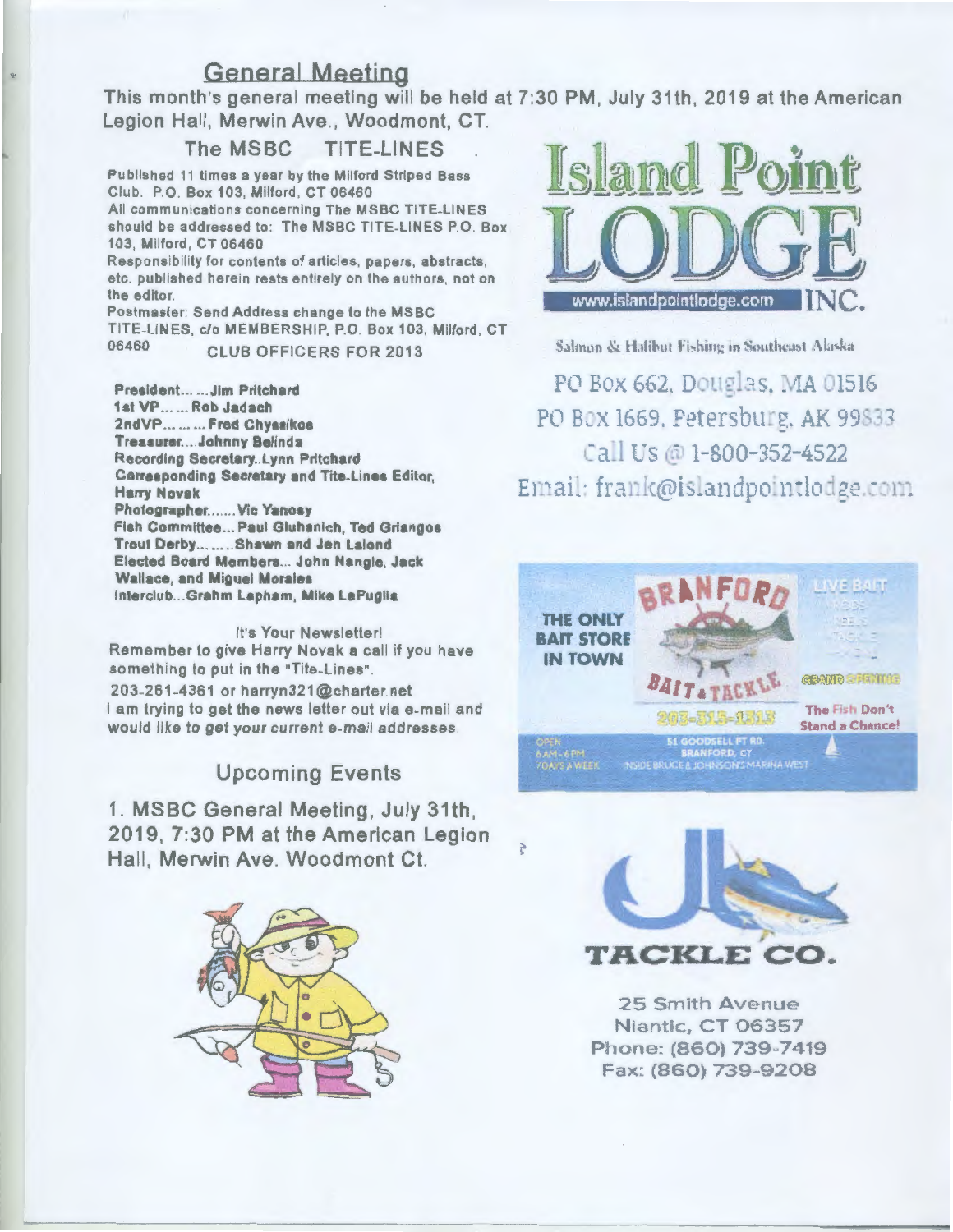## President's Letter

Summer has finally arrived with a vengeance; the cooler evenings and mild days have been missing. We have seen some extreme heat which has seemed to change up some of the fishing. A lot of action has been happening in areas that have been quiet. Now it's time to wait and watch to see what happens this year with bluefish. With the interclub tournament not too far away, we need to keep our eyes open. There are a lot of bunker here now, so the bass action has been good, but the blues sightings have been scarce. If you have still not registered for interclub its to late for shirts but not to late to fish. Since it's been so hot and uncomfortable this month's meeting would be a good opportunity to catch up on things and spend some time together in an air-conditioned environment. Also, we need everyone to sign up for the club picnic, it will be in early September. our monthly fishing tournaments have been awesome, and you can sign up for our monthly Calcutta at the meeting. We really need everyone to attend the meetings as your opinion matters and moving forward its always good to have everyone's input. So, set aside the night, sit in the air conditioning, have a cold drink and hang out with a great group of people. See you all soon. FISH ON! Jim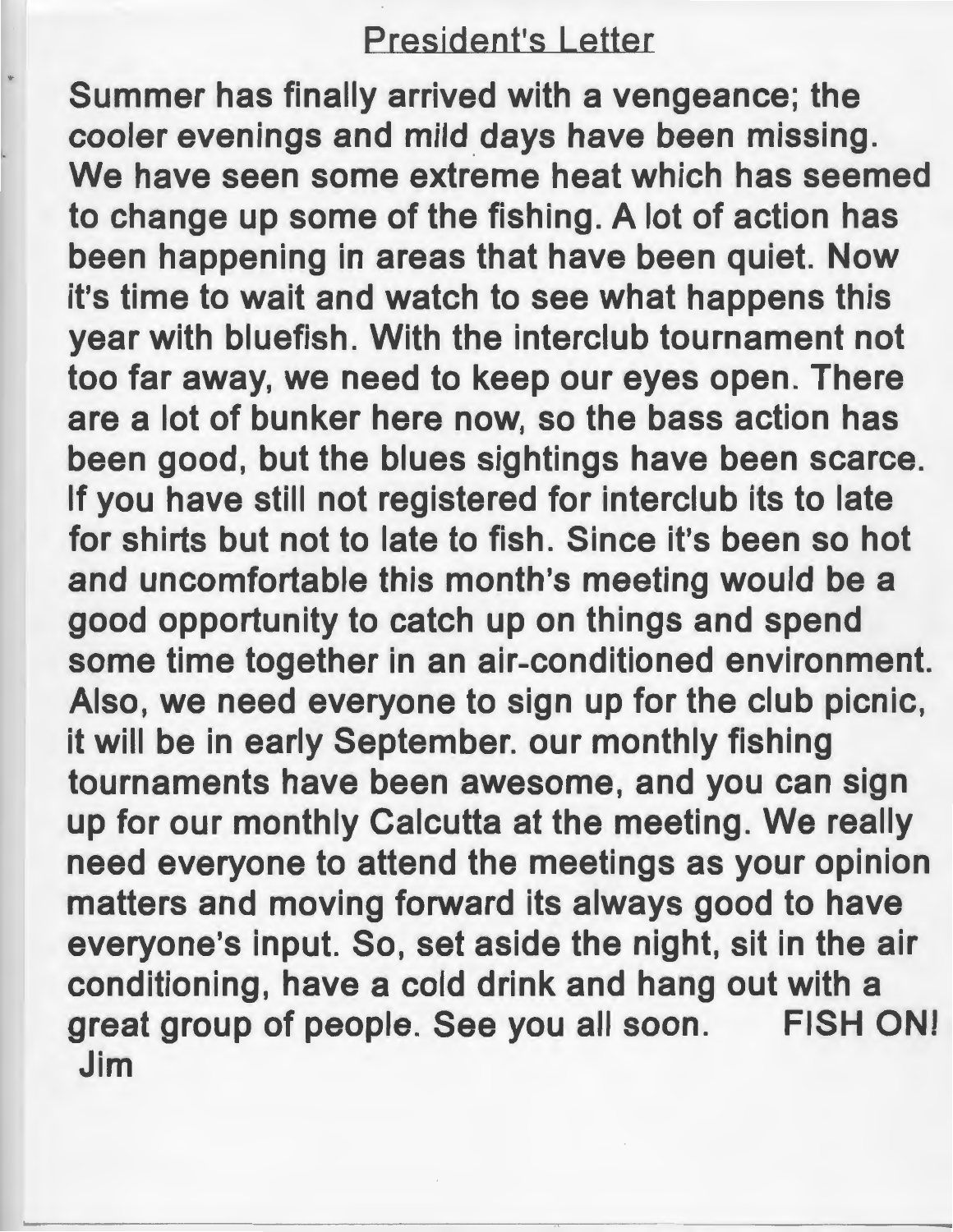

**Black Hawk II PO Box 46 Niantic, CT 06357** 

860-448-3662 \*\*\*\*

800-382-2824

BlackHawkFishing@gmail.com



WATER ACCESS TO THE SHOP FROM OUR PRIVATE SLIP ON THE HOUSATONIC RIVER

**SALT & FRESHWATER FISHING SUPPLIES** RODS . REELS . BAIT . TACKLE . ICE . LINE



SCREENPRINTING WEBDESIGN BUSINESS CARDS BANNERS

www.byobprintanddesign.com



#### 354 New Haven Ave Unit #5

**Victor Yanosy** Realtor

C. 203 520 5690 0.203.261.0028 F 203 452 0817 victor.yanosy@raveis.com victoryanosy.raveis.com

945 White Plains Road Trumbull | CT 06611

CHP Certified Homeownership Professions



RAVEIS.COM



Dulin Automotive, Inc. 79 Bridgeport Ave Milford, CT 06460 203-877-8114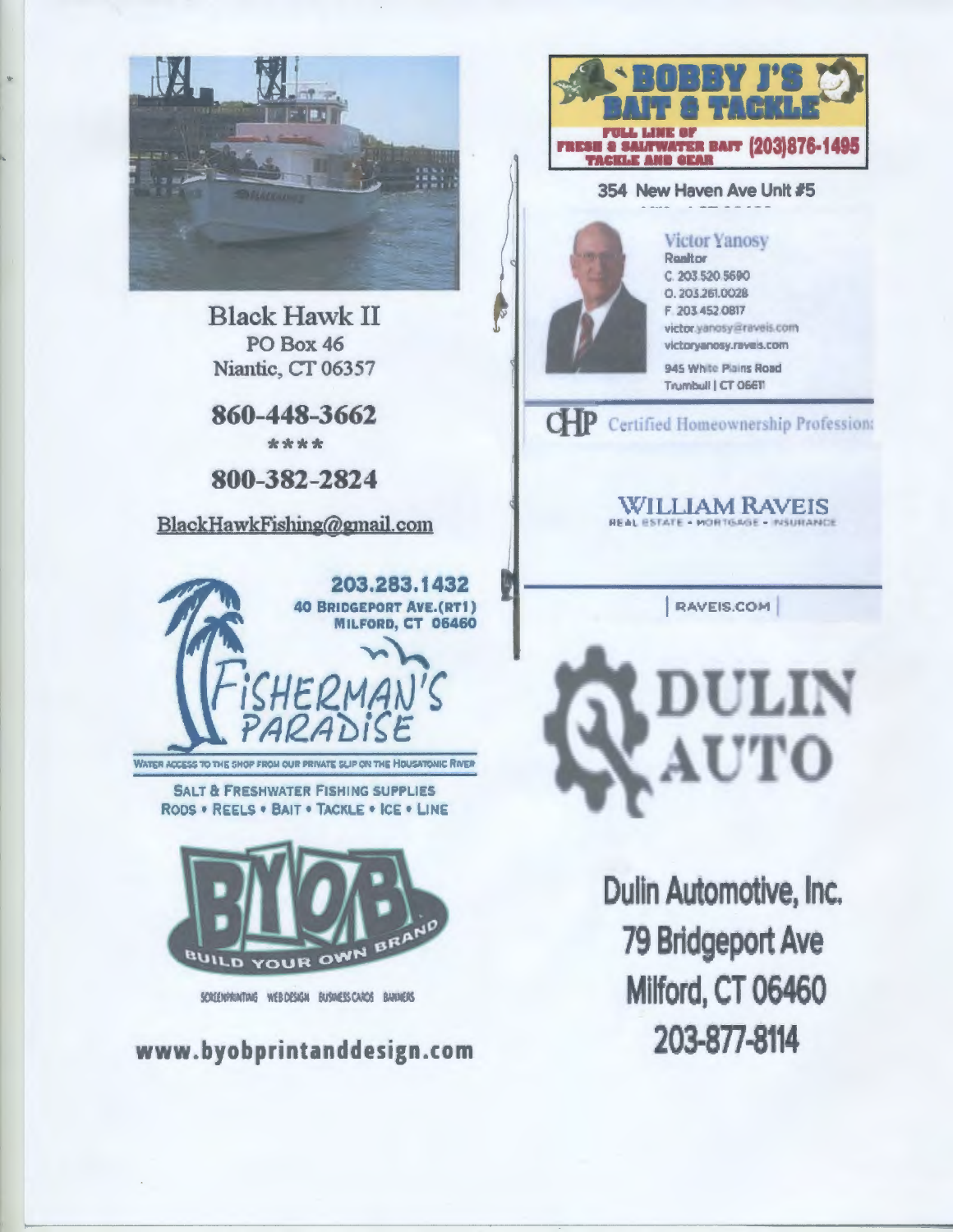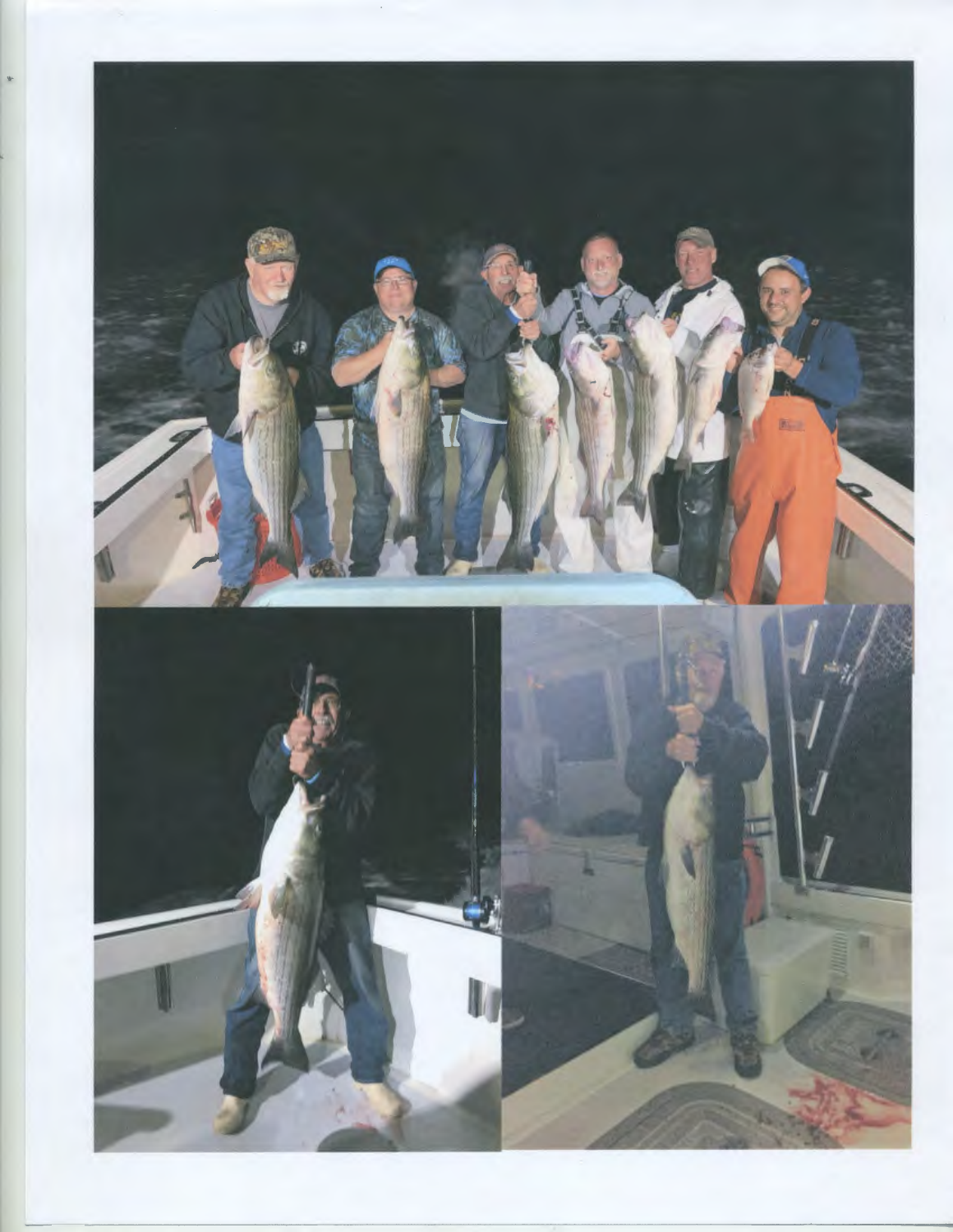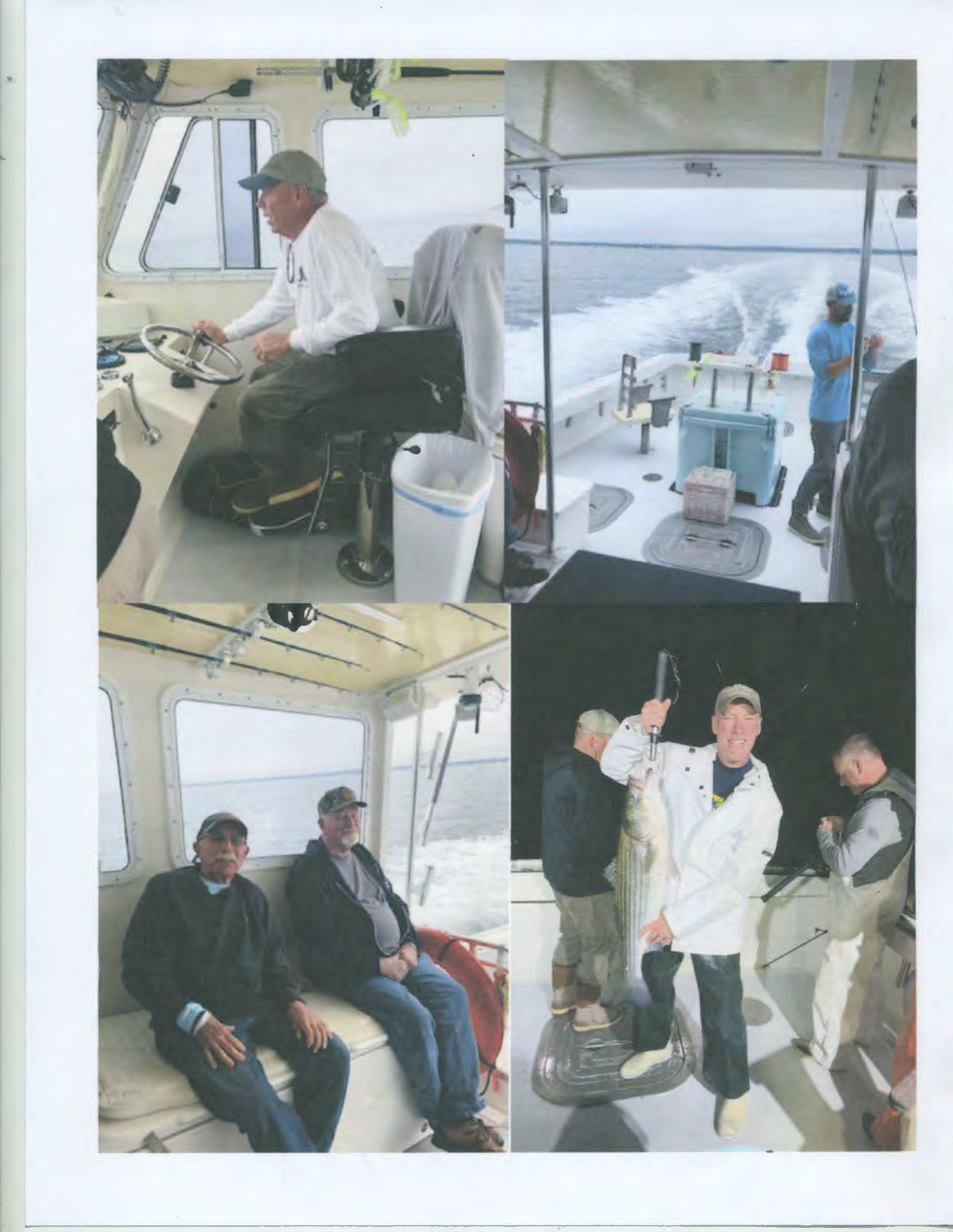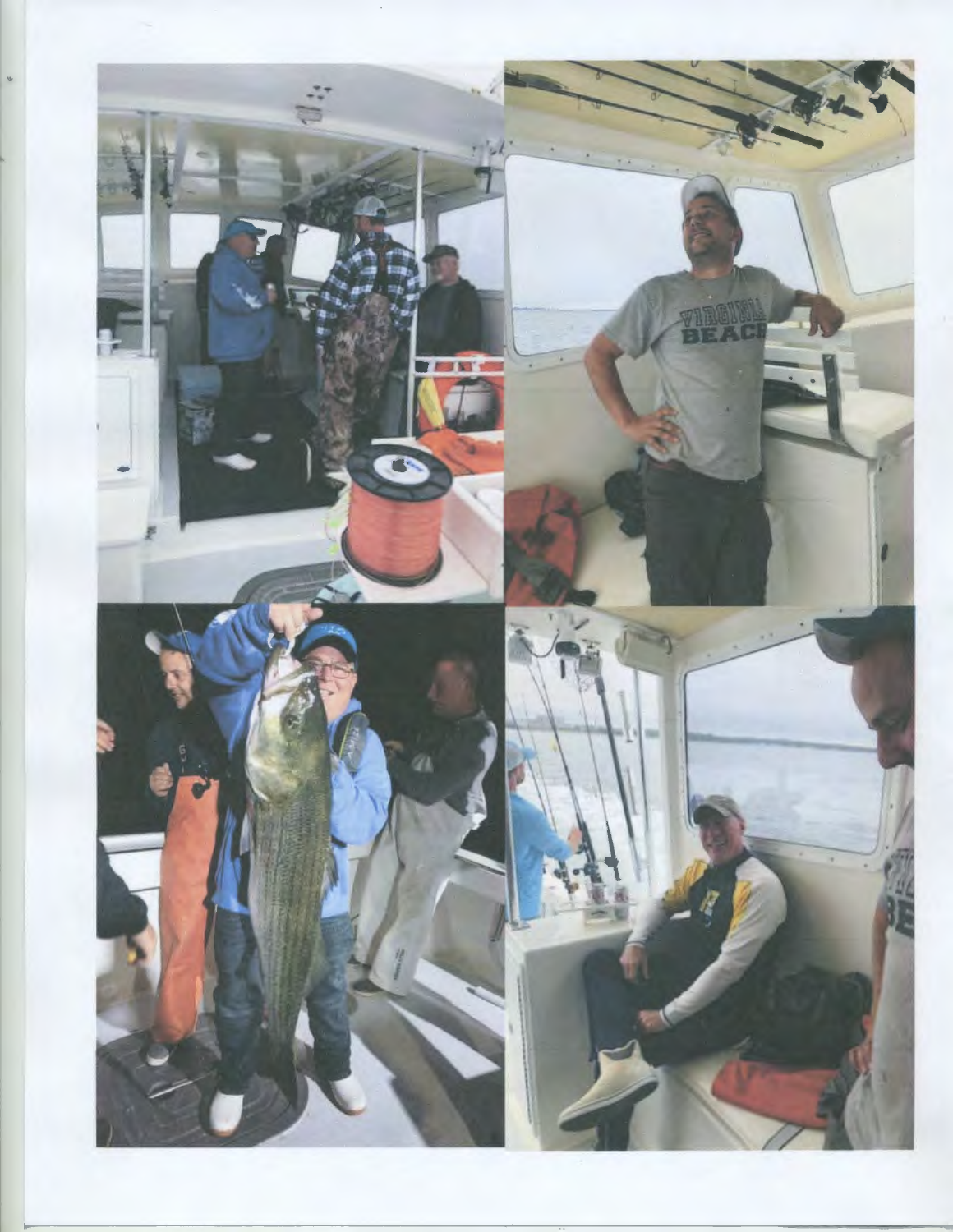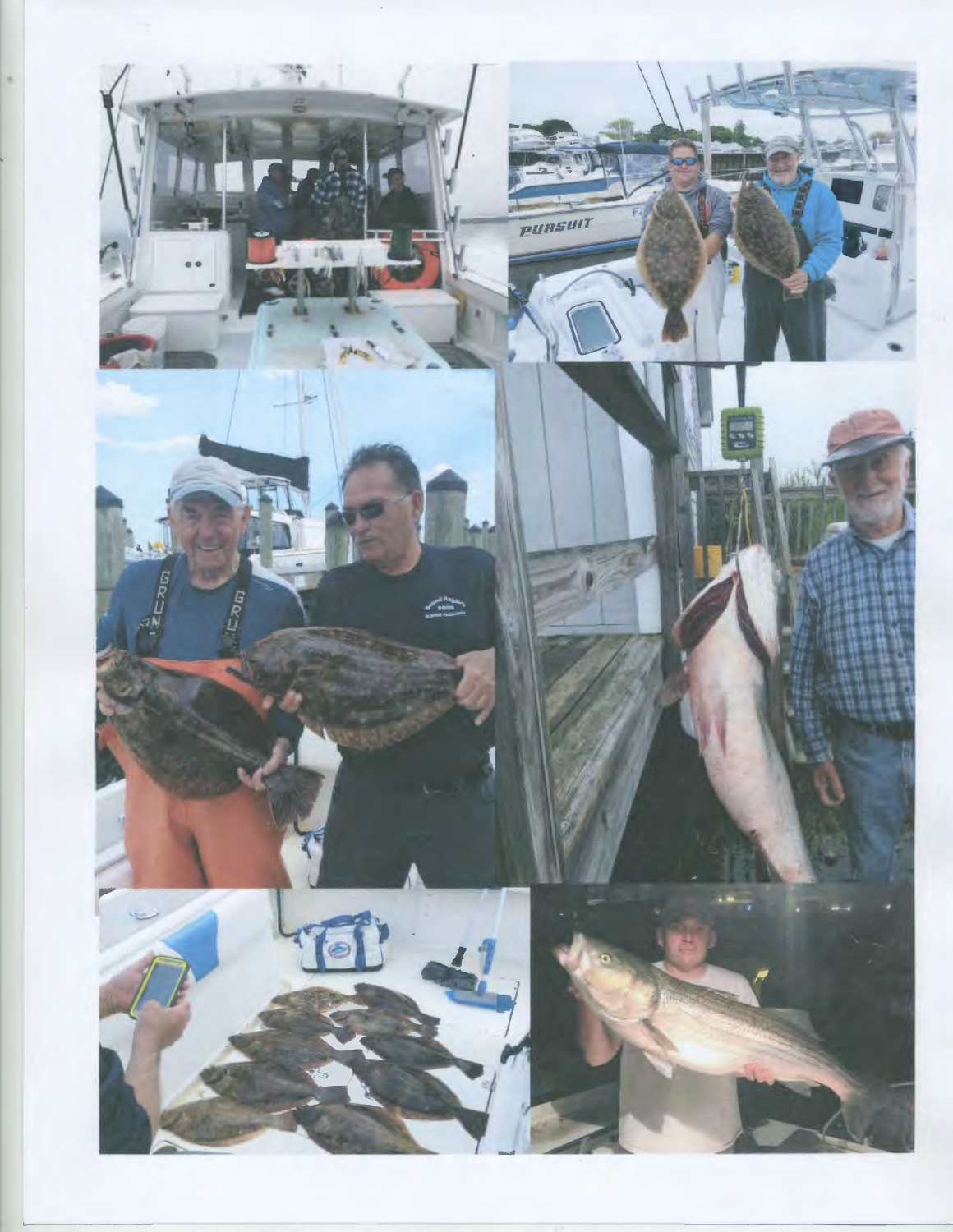